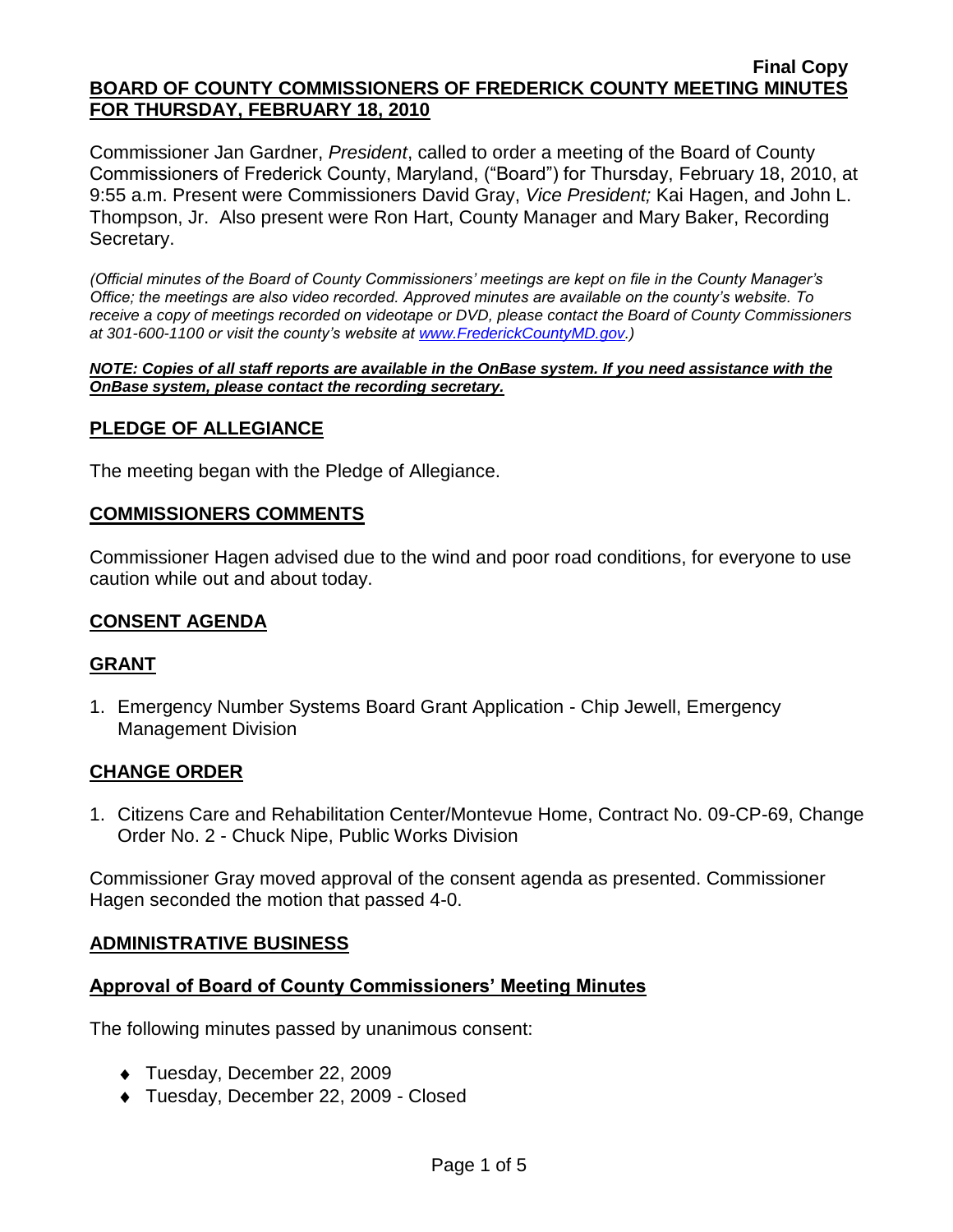- ◆ Tuesday, January 12, 2010
- Thursday, January 14, 2010
- ◆ Tuesday, January 19, 2010
- ◆ Tuesday, January 19, 2010 Evening
- Thursday, January 21, 2010
- ◆ Thursday, January 21, 2010 Closed
- ◆ Thursday, January 21, 2010 Evening

### **Request to Initiate a Text Amendment to Update the Frederick County Code, Chapter 1- 16, Rules and Regulations - Gary Hessong and Mike Wilkins, Permitting and Development Review Division**

Mr. Wilkins presented the proposal to update text amendments to the Frederick County Code.

Commissioner Hagen moved to direct staff to initiate a comprehensive review of subdivision rules and regulations, to initiate the text amendment changes to Chapters 1-16 of the Frederick County Code and to come back before the Board within 30 days to present an action plan. Commissioner Gray seconded the motion that passed 4-0.

### **Proposal to Implement Divestiture of Retirement Plan Investments in Iran & Sudan - Commissioner John L. Thompson, Jr.**

Commissioner Thompson presented the proposed resolution to initiate an ordinance that would authorize and direct the Retirement Plan Committee to divest plan investments in companies doing business with Iran or Sudan.

The Board noted the following two amendments to the draft ordinance:

- 1. Remove the extra 0 from the year 20010 on Page 4 in 2 places, and
- 2. Add the wording "*As soon and administratively practicable, the*" on Page 4, Section 15.3.

Commissioner Thompson moved to approve the proposed resolution to take the proposed ordinance to public hearing that would require the Retirement Plan Committee to follow state retirement committee policies regarding investments and divestitures, including the amendments as noted. Commissioner Hagen seconded the motion that passed 4-0.

(A copy of Resolution #10-04 can be obtained in the County Manager's Office or from the county's website, [www.FrederickCountyMD.gov\)](http://www.frederickcountymd.gov/)

### **Legislative Issues – John Mathias, Office of the County Attorney**

Mr. Mathias presented updates and changes that have occurred during the legislative session.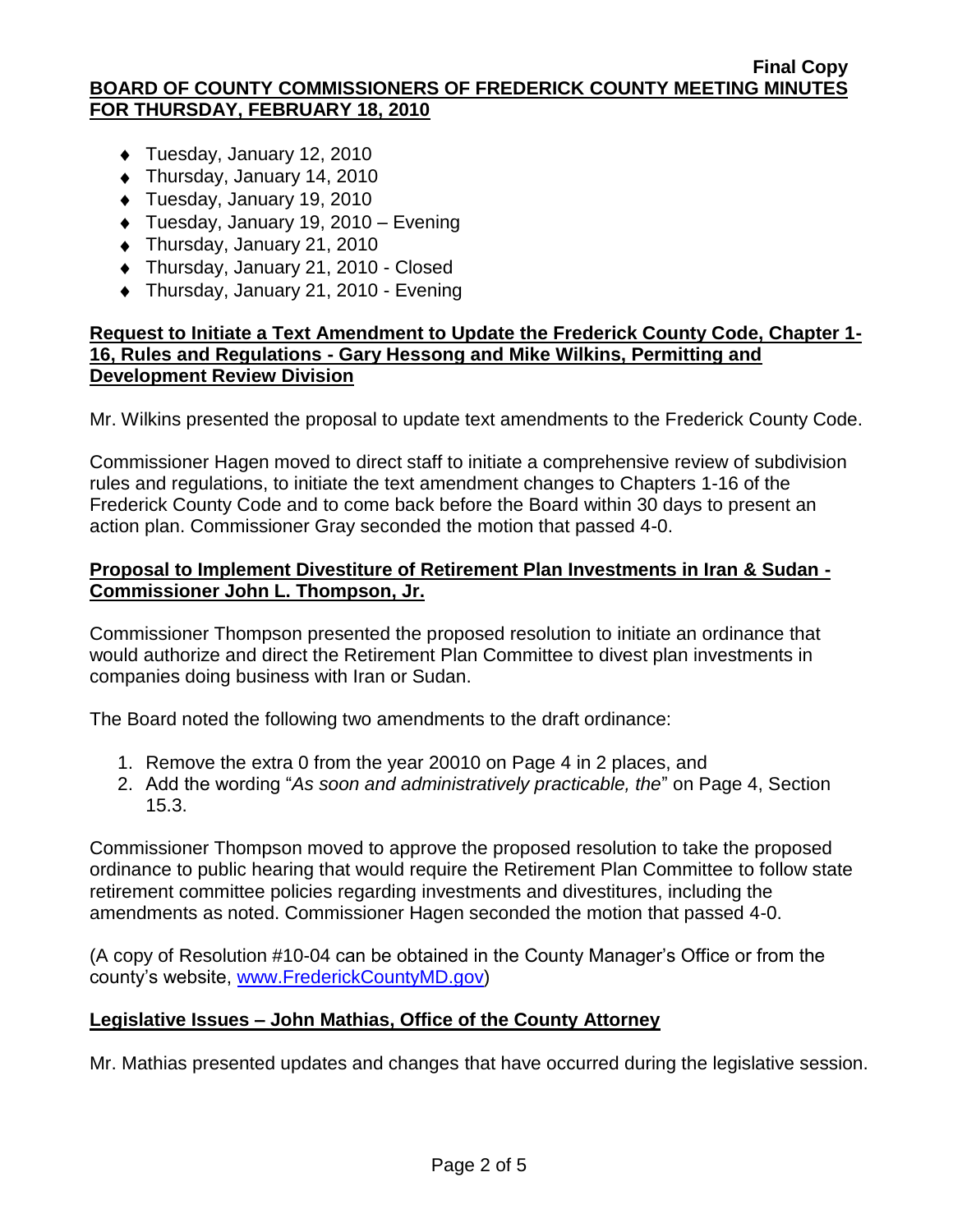Commissioner Gardner presented the Maryland Association of Counties updates to the legislative session.

# **COMMISSIONERS COMMENTS**

None.

### **PUBLIC COMMENTS**

None.

# **QUESTIONS - PRESS**

None.

# **CLOSED SESSION**

Commissioner Gray moved to proceed into closed session in accordance with the Maryland Annotated Code State Government Article § 10-508(a)(7) To consult with counsel to obtain legal advice on a legal matter; and (8) To consult with staff, consultants, or other individuals about pending or potential litigation.

### **ADJOURN**

The meeting adjourned at 11:10 a.m.

Mary E. Baker Recording Secretary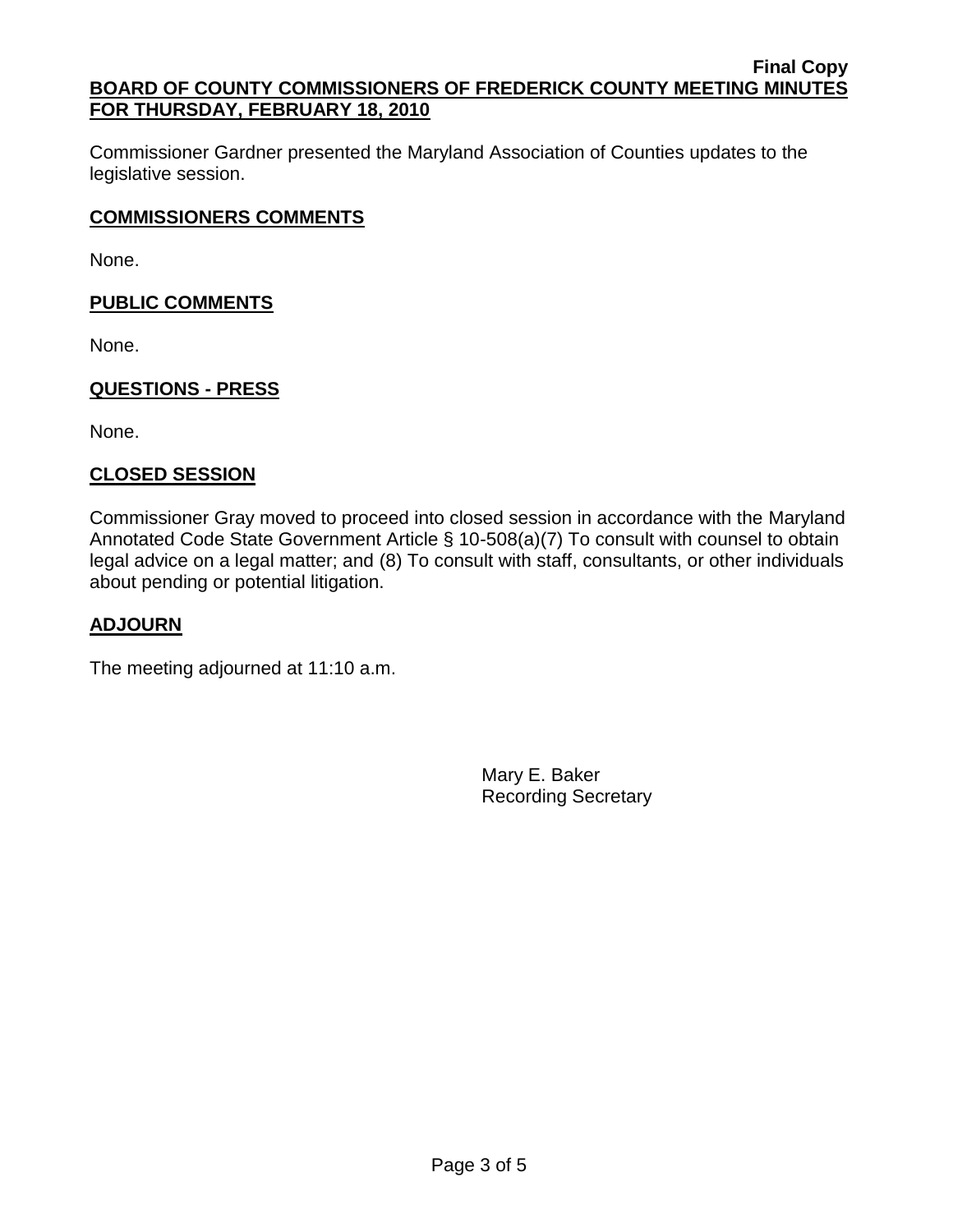### **FORM OF STATEMENT FOR CLOSING THE MEETING OF THURSDAY, FEBRUARY 18, 2010**

# **STATUTORY AUTHORITY TO CLOSE SESSION**

### **State Government Article §10-508(a):**

(7) To consult with counsel to obtain legal advice on a legal matter; and

(8) To consult with staff, consultants, or other individuals about pending or potential litigation.

### **Motion:**

Commissioner Gray moved to proceed into closed session in accordance with Maryland Annotated Code State Government Article § 10-508(a) (7) To consult with counsel to obtain legal advice on a legal matter; and (8) To consult with staff, consultants, or other individuals about pending or potential litigation. Commissioner Hagen seconded the motion that passed 4-0.

### **Topic to be Discussed:**

To brief the Board on a settlement proposal in a pending lawsuit.

Mary Baker Recording Secretary